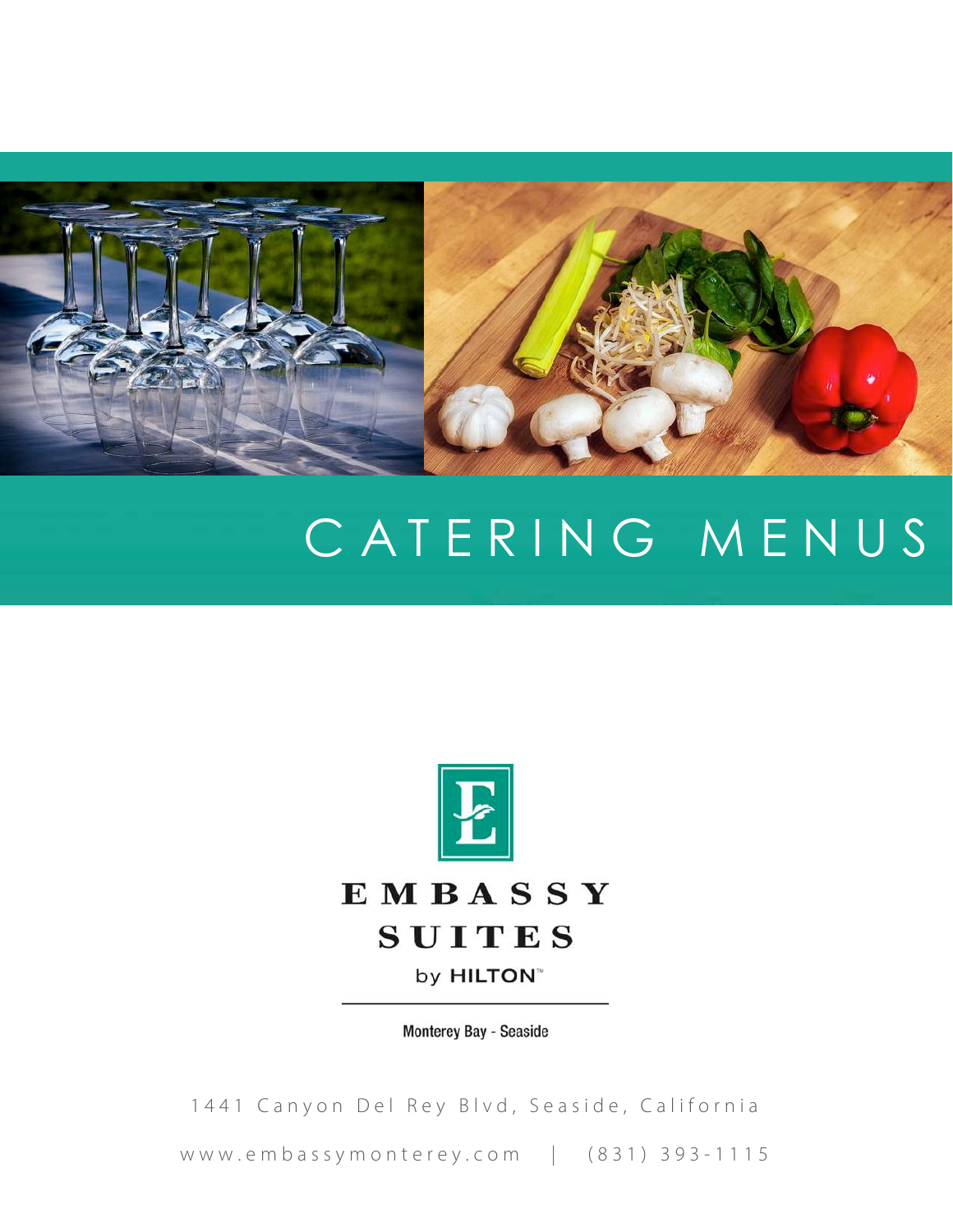

#### breakfast

Buffet

The Classic Continental | \$22 per person Locally Baked Assorted Muffins, Danishes and Croissants Assorted Jams, Jellies and Whipped Butter

#### The Executive Continental | \$25 per person

Locally Baked Assorted Muffins, Danishes and Croissants Assorted Jams, Jellies and Whipped Butter Sliced Seasonal Fresh Fruit Assorted Greek Yogurts

#### All American Breakfast Buffet | \$28 per person

Locally Baked Assorted Muffins, Danishes and Croissants Assorted Jams, Jellies and Whipped Butter Individual Plain & Flavored Yogurts Sliced Seasonal Fresh Fruit Scrambled Eggs with Chives Bacon & Breakfast Sausage Links Red Potato Home Fries Apple Juice

Healthy Start | \$32 per person Fresh Seasonal Fruit Salad, Granola Assorted Individual Plain & Fruit Yogurts Scrambled Egg Whites Chicken Apple Sausage Links Oatmeal with Nonfat Milk, Brown Sugar and Raisins Multigrain Wheat Toast, Bran Muffins and Banana Nut Bread Assorted Jams, Jellies and Whipped Butter Grapefruit Juice

# Plated

The Traditional  $|$  \$24 per person Scrambled Eggs Bacon and Sausage Red Potato Home Fries Breakfast Bread Board Featuring Locally Baked Sliced Sweet Breads with Whipped Butter and Honey Butter

The Santa Cruz | \$26 per person Local Baked Quiche Lorraine Red Potato Home Fries Breakfast Bread Board Featuring Locally Baked Sliced Sweet Breads with Whipped Butter and Honey Butter

Enhancements

Breakfast Egg Croissants| \$8 per person With Black Forest Ham and Gruyere Cheese

Breakfast Burrito | \$9 each With Scrambled Eggs, Choice of Ham, Bacon or Vegetarian, Green Onions in a Spinach or Sun Dried Tomato Tortilla

*Oatmeal Bar* | \$7 per person Featuring Oatmeal and Variety of Toppings: Almonds, Pecans, Dried Cranberries, Toasted Coconut, Chocolate Chips, Honey, Brown Sugar

#### Build Your Own Parfait  $\frac{1}{1}$  \$8 per person

Plain and Flavored Yogurts with Fresh Fruit, Berries, Granola, Raisins, Banana Chips, Dried Cranberries, Sliced Almonds, Whipped Cream

20 Person Minimum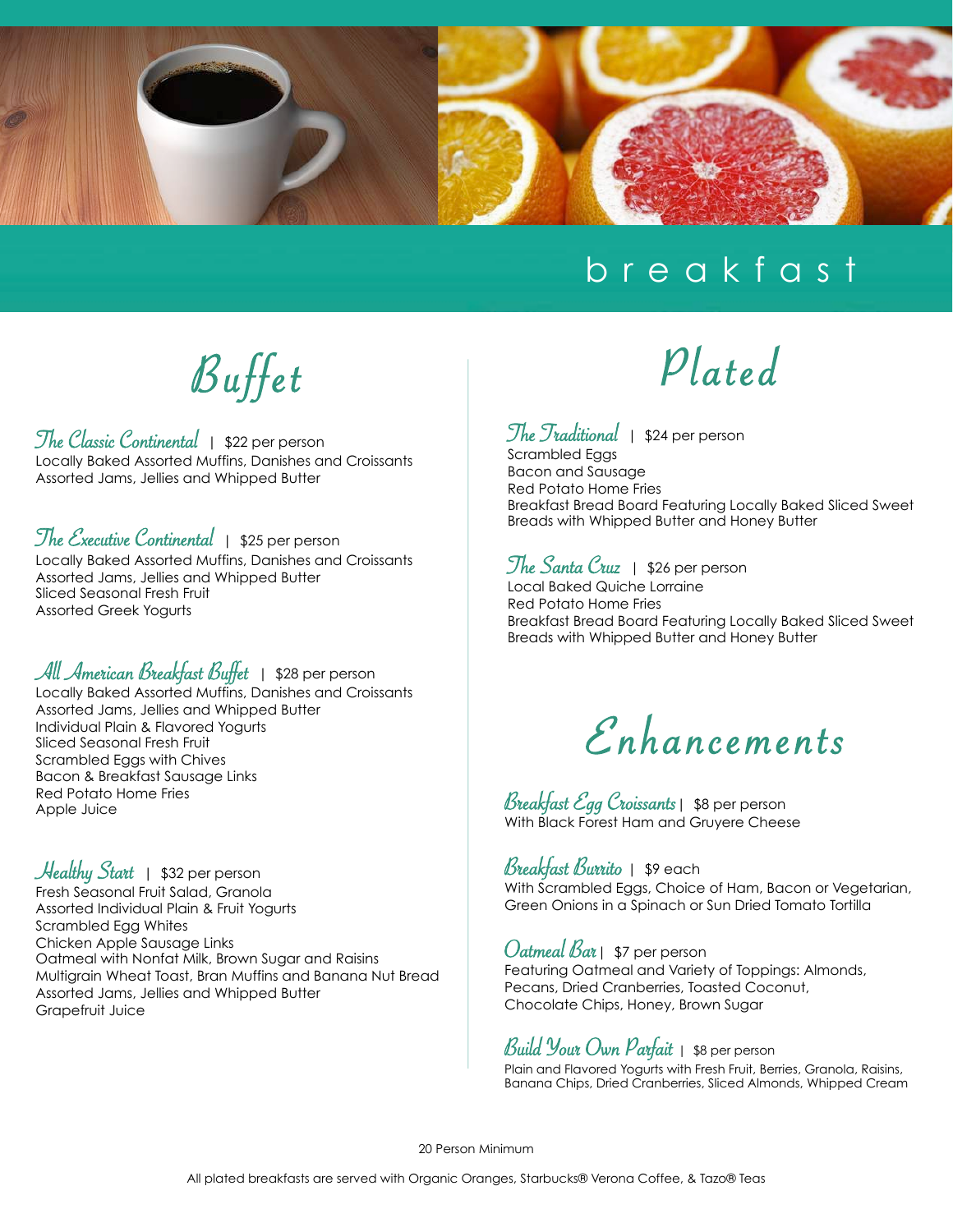

## breaks



#### **Chilled Beverages and Juices**

| <b>Assorted Soft Drinks</b><br>Freshly Brewed Iced Tea<br>Ice Cold Lemonade<br><b>Infused Waters</b><br>Flavored Waters, (Lemon, Lime, Orange), Bottled Waters, and/or Sparkling Waters<br>Gatorade® Sport Drink<br>Red Bull®<br>Bottled Fruit Juices (Minimum Order Of 24)<br>Grove Fresh Orange Juice<br>Apple Juice, Cranberry Juice<br>Grapefruit Juice<br>Skim, 2% Or Whole Milk<br><b>Bottled Frappuccino's</b>                                                                             | \$4 Each<br>\$60 Per Gallon<br>\$40 Per Gallon<br>\$32 Per Gallon<br>\$4 Each<br>\$4 Each<br>\$7 Each<br>\$3 Each<br>\$65 Per Gallon<br>\$50 Per Gallon<br>\$58 Per Gallon<br>\$3 Each<br>\$5 Each |
|---------------------------------------------------------------------------------------------------------------------------------------------------------------------------------------------------------------------------------------------------------------------------------------------------------------------------------------------------------------------------------------------------------------------------------------------------------------------------------------------------|----------------------------------------------------------------------------------------------------------------------------------------------------------------------------------------------------|
| <b>Hot Beverages</b><br>Freshly Brewed Starbucks® Verona Regular & Tazo® Teas<br><b>Hot Chocolate</b>                                                                                                                                                                                                                                                                                                                                                                                             | \$65 Per Gallon<br>\$65 Per Gallon                                                                                                                                                                 |
| Sweets                                                                                                                                                                                                                                                                                                                                                                                                                                                                                            |                                                                                                                                                                                                    |
| <b>Assorted Danish Pastries</b><br>Sliced Coffee Cake (Serves 12)<br>Carrot or Zucchini Nut Breads (Serves 12)<br><b>Assorted Muffins</b><br><b>Buttery Croissants</b><br><b>Assorted Donuts</b><br><b>Bagels with Cream Cheese</b><br>Apple Strudel<br>Lemon, Poppy or Marble Pound Cake (Minimum Order-One Dozen)<br>Petit Fours (Minimum Order-One Dozen)<br><b>Assorted Biscotti</b><br>Sweet Bars (Chocolate Decadence Brownies, Lemon Bars and/or Pecan Bars<br>(Minimum One Dozen of Each) | \$48 Per Dozen<br>\$52 Per Cake<br>\$52 Per Loaf<br>\$48 Per Dozen<br>\$4.50 Each<br>\$48 Per Dozen<br>\$52 Per Dozen<br>\$4 Each<br>\$4 Per Slice<br>\$5 Each<br>\$38 Per Dozen<br>\$38 Per Dozen |
| Filled Croissants (Chocolate, Cream, Apple, Lemon, Raspberry)<br>Jumbo Cookies (Chocolate Chip, Oatmeal, White Chocolate Macadamia, And Peanut Butter)<br><b>Assortment of Candy Bars</b><br>Haagen-Dazs® Ice Cream Bars                                                                                                                                                                                                                                                                          | \$5 Each<br>\$38 Per Dozen<br>\$4 Each<br>\$5 Each                                                                                                                                                 |

More Snacks

| Assorted Granola Bars                                              | \$4.00 Each       |
|--------------------------------------------------------------------|-------------------|
| Soft Jumbo New York Style Pretzels with Gourmet Mustard            | \$3.25 Each       |
| Caramel Popped Corn                                                | \$3.50 Per Box    |
| Display of Whole Seasonal Fresh Fruits                             | \$3.50 Per Piece  |
| Fresh Sliced Seasonal Fruit Display with Yogurt Dip (Min 15 Pp)    | \$12 Per Person   |
| <b>Chocolate Covered Strawberries</b>                              | \$43 Per Dozen    |
| Natural and Fruit Flavored Greek Yogurts                           | \$3.75 Each       |
| Gourmet Snack Mixes (Minimum 4lbs Each, Serves Approximately 32pp) | \$3.50 Per Person |
| Cajun Mix, Chex Mix or Governors Mix                               |                   |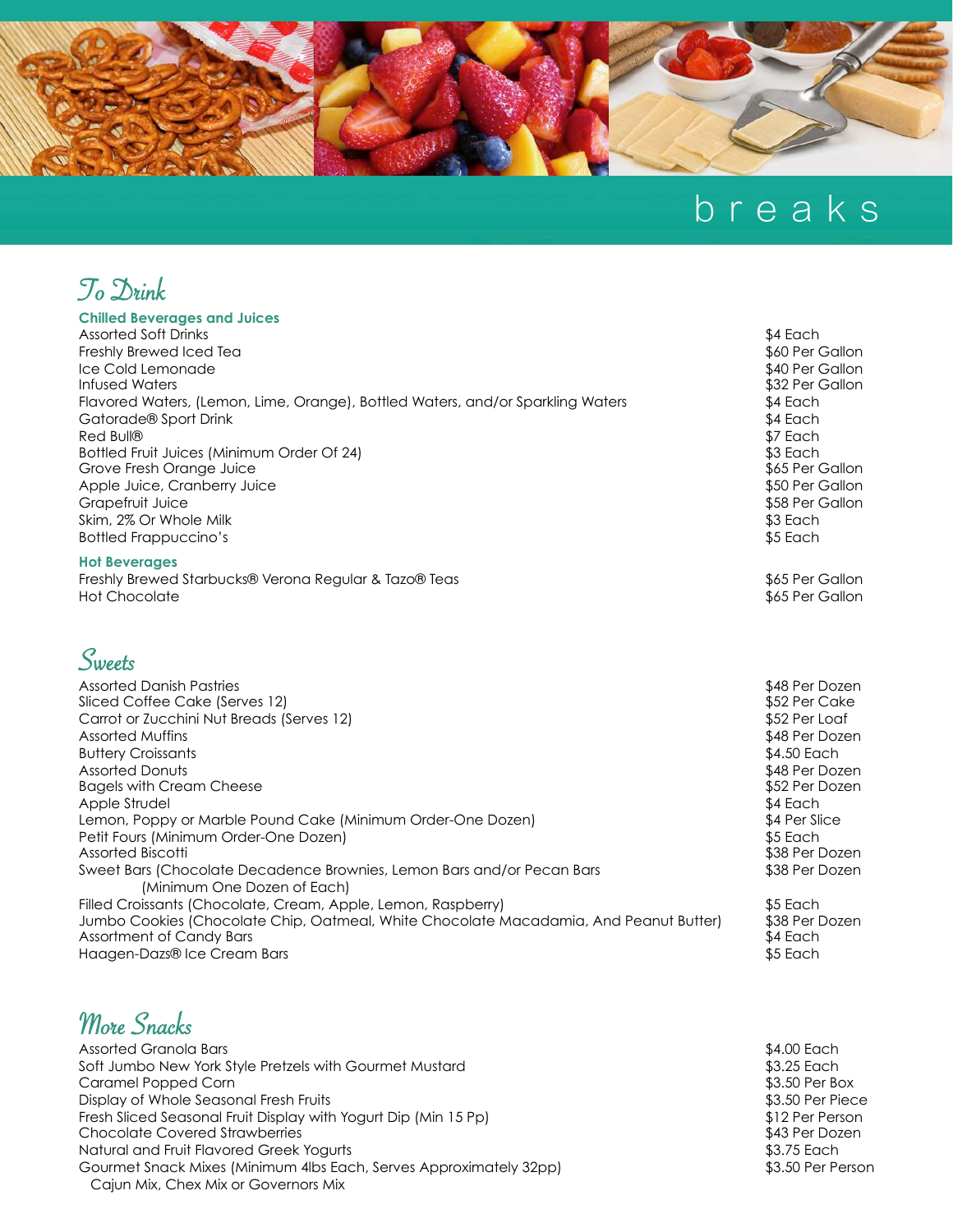

### break packages

20 Person Minimum

#### The Basic | \$13 per person

Assorted Jumbo Cookies & Brownies Whole Fresh Fruit Freshly Brewed Iced Tea

#### The *Natural Boost* | \$14 per person

Fresh Vegetable Crudités Served with Hummus Whole Fruit Granola Bars Citrus Infused Water Chilled Green Tea

#### Dunk Your Donut | \$15 per person

Whole Fruit Assorted Donut Display Freshly Brewed Starbucks® Verona Regular & Tazo® Teas Flavored Creams, Syrups, Whip Cream

#### $\mathit{Par}$ fait  $\mathit{Bar}$  | \$15 per person

Build your own Parfait: Yogurt, Granola, Sliced Almonds Fresh Berries, Chocolate Chips, Honey Fruit Skewers Fresh Baked Muffins Citrus Infused Water

#### The Sweet & Salty | \$15 per person

Build Your Own Trail Mix: Pretzels, M&Ms, Chocolate Chips, Almonds, Yogurt Dipped Raisins, Sun Dried Cranberries, Goldfish Crackers, Peanuts, Cashews, Banana Chips, Sunflower Seeds, Peanut Butter Chips, Raisins Bottled Fruit Juices

#### The Chocolate Decadent | \$15 per person

Chocolate Brownies & White Chocolate Blondie's Assorted Chocolate Bars Chocolate Dipped Strawberries Starbucks® Mocha Frappuccino Chocolate Milk

#### Take  $\mathcal M$ e Out to the Ballgame  $|$  \$14 per person

Cracker Jacks® Bags of Roasted Peanuts Soft Jumbo Pretzels with Gourmet Mustard Ice Cold Lemonade Freshly Brewed Iced Tea

#### South of the Border | \$14 per person

Tortilla Chips with Salsa and Guacamole Miniature Chicken Taquitos Caramel Filled Churros Strawberry Lemonade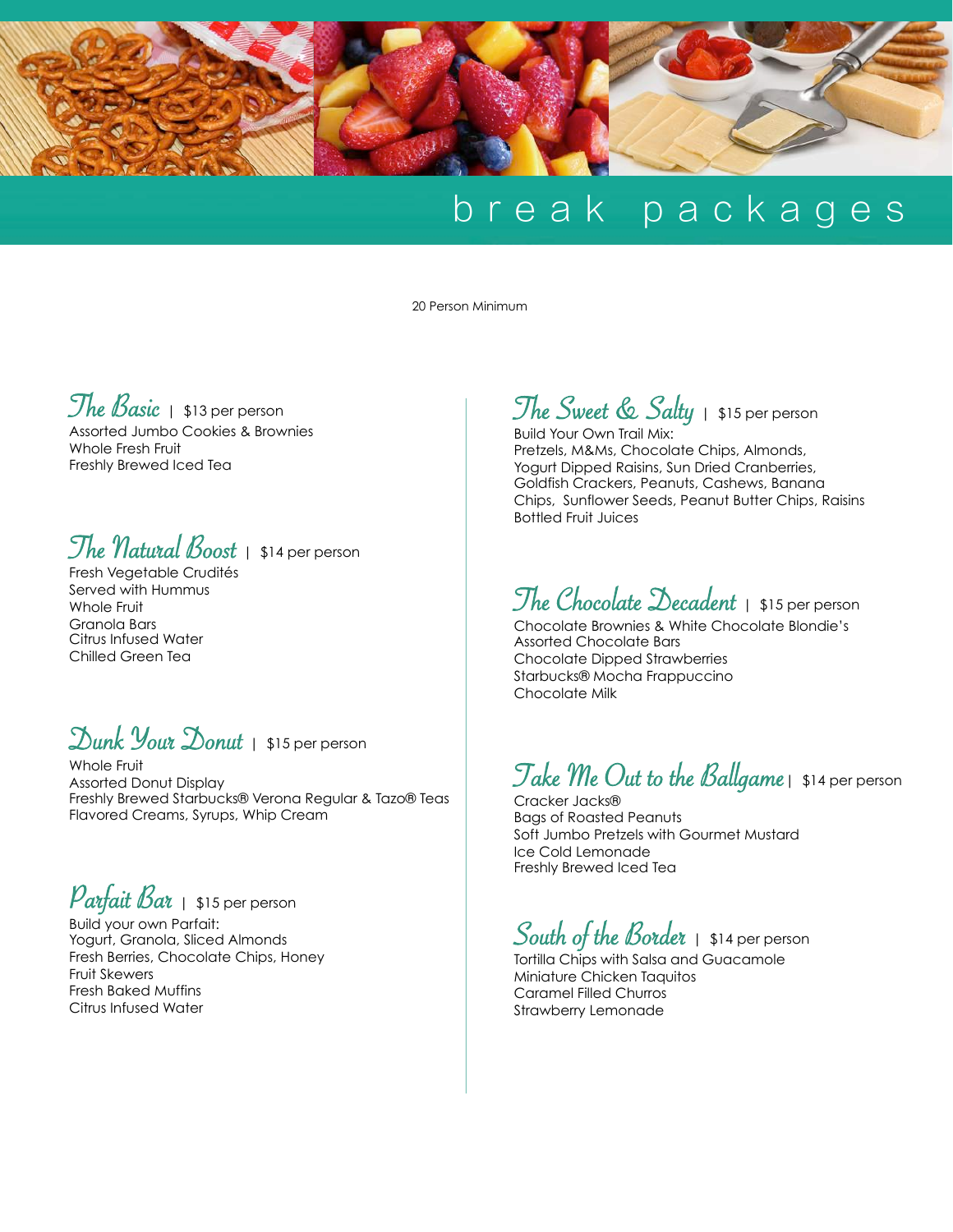

### lunch buffet

25 Person Minimum

Includes Baked Sourdough Rolls with Butter, Iced Tea, Starbucks® Verona Coffee, & Tazo® Teas



Baby Spring Greens, Corn, Black Bean, Tomato, Red Onion Salad with a Cilantro Lime Vinaigrette Apple Jicama Slaw Cheese Enchiladas Grilled Chicken with a Chipotle Cream Sauce Fajita Vegetables : Onions, Red and Green Bell **Peppers** Spanish Rice Ranch Pinto Beans Guacamole, Sour Cream, Pico de Gallo, Piquante Salsa, Shredded Jack & Cheddar Cheese Tortilla Chips Tres Leches Cheesecake & Churros

Southern Comfort Buffet **|** \$38 per person

Green Bean Salad BBLT Salad (Bacon, Bleu Cheese, Lettuce, Tomato) Fresh Fruit Salad Fried Chicken Grilled Sliced Tri Tip with a Roasted Garlic Demi Glaze Chef Chris' Signature Mac and Cheese with a Goldfish Crumble Seasonal Vegetables Brownies, Blondies and Jumbo Cookies Biscuits and Cream Butter

Santa Maria BBQ Buffet **|** \$38 per person

Mixed Green Salad with Ranch & Balsamic Cole Slaw Roasted Vegetables Potato Salad Hickory BBQ Chicken Sliced Marinated Tri Tip with a Caramelized Shallot Shitake Demi Glaze Apple Pie and Fruit Parfait Corn Bread & Honey Butter

#### California Fresh Buffet **|** \$41 per person

Balsamic Roasted/Grilled Vegetables Baby California Field Greens with a Red Wine Vinaigrette and Chef's Selection of Julienne Fresh Vegetables Grilled Chicken with a Rosemary, Artichoke and Mushroom Cream Sauce Citrus Salmon with a Lemon Dill Burre Blanc Orzo Pilaf Seasonal Fresh Fruit Salad Chocolate Mousse and Fruit Tart

Seasonal Deli Buffet **|** \$32 per person

Salinas Valley Greens Served with A Selection of Dressings Monterey County Artichoke Pasta Salad House Made Herbed Tuna Salad Selection of Deli Cold Cuts To Include: Roast Beef, Fire Grilled Chicken, Black Forest Ham and Salami Assorted Cheeses to Include: Swiss, Monterey Jack, Cheddar & Smoked Gouda Additional Vegetables to Include: Lettuce Leaf, Sliced Tomatoes, Sliced Red Onions, Dill Pickle Spears Condiments to Include: Yellow & Dijon Mustards, Garlic Aioli, Mayonnaise Assorted Sliced Breads Gourmet Bags of Chips Macaron Assortment & Petits Fours

Add Soup to Any Buffet | \$5 per person

Choice Of: Chef's Minestrone Soup, Our Famous Clam Chowder or Tomato Basil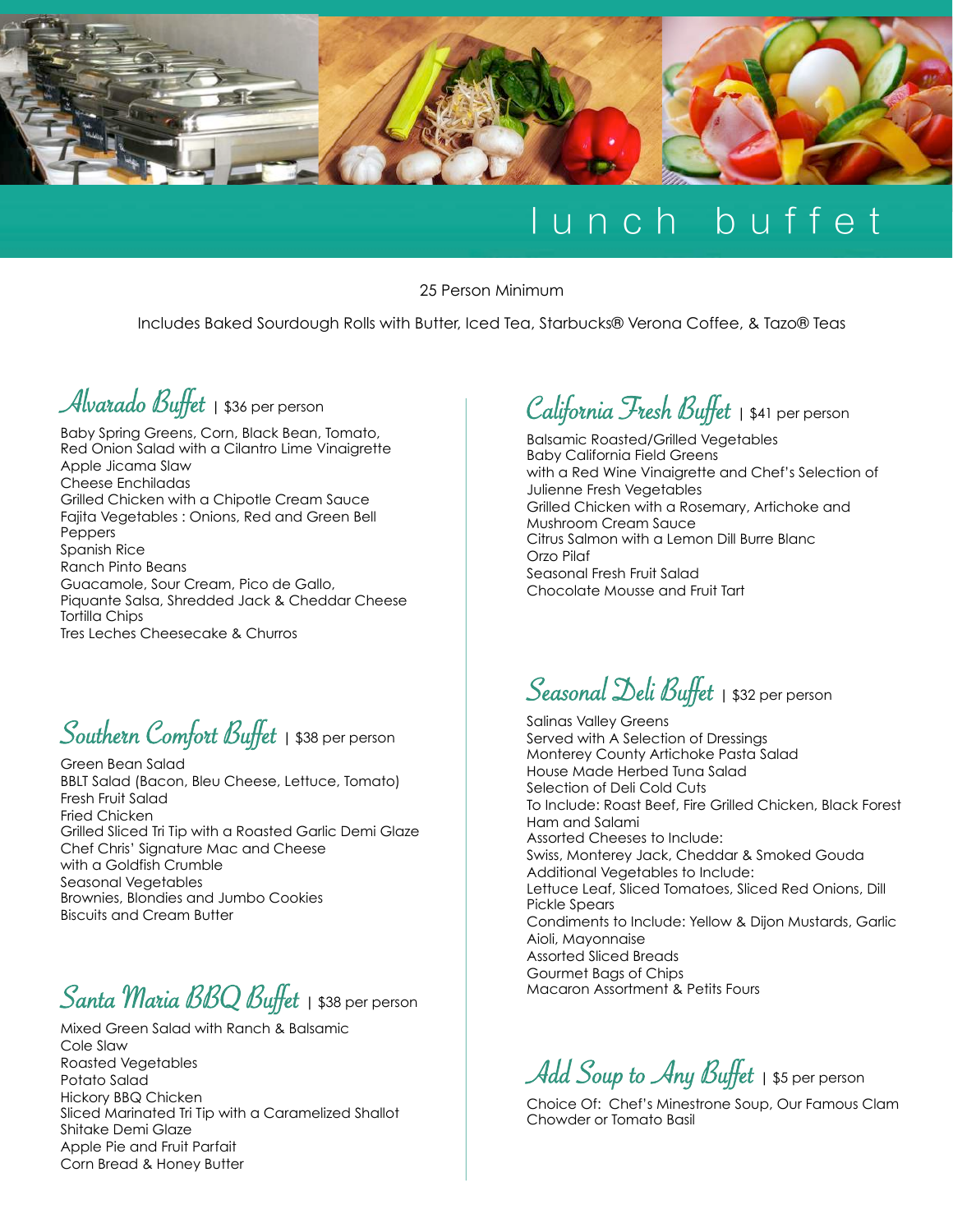

#### plated lunch

25 Person Minimum Entrée Prices Based on a Selection of One Salad, One Entrée, and One Dessert Includes Baked Sourdough Rolls with Butter, Iced Tea, Starbucks® Verona Coffee, & Tazo® Teas



**The "E" Salad**  Salinas Valley Baby Greens Mixed with Cherry Tomatoes, Radicchio Julienned Carrots & Jicama, with Balsamic Mustard Dressing

**Spinach Salad** 

Fresh Spinach, Dried Cranberries, Feta Cheese, Toasted Almond with Roasted Garlic Balsamic Vinaigrette

#### **Caesar Salad**

Hearts of Romaine mixed with Diced Tomato, Shaved Parmesan and Garlic Croutons Served with Traditional Caesar Dressing

Entrees **Castroville Artichoke Rosemary Chicken** | \$33 per person Artichoke, Mushroom and Rosemary Cream Sauce, Wild Rice Pilaf, Seasonal Vegetables

**Chicken Dijon** | \$32 per person Seared with Dijon Mustard with a Chardonnay Cream Sauce, Israeli Couscous, Seasonal Vegetables

**Sliced Grilled Top Sirloin** | \$36 per person Roasted Peppercorn Demi Glaze, Gilroy Garlic Smashed Potatoes, Seasonal Vegetables

> **Pan Seared Salmon** | \$42 per person Creamy Dill Sauce, Saffron Rice Pilaf, Seasonal Vegetables

**Embassy Vegetable Tower** | \$32 per person Crispy Risotto Cake Layered with Sautéed Spinach and Roasted Portobello Mushrooms, Served with Asparagus Spears and Tomato Coulis

Desserts

Italian Cream Torte Carrot Cake Chocolate Mousse Fresh Fruit Parfait Raspberry Mango Gem Cheesecake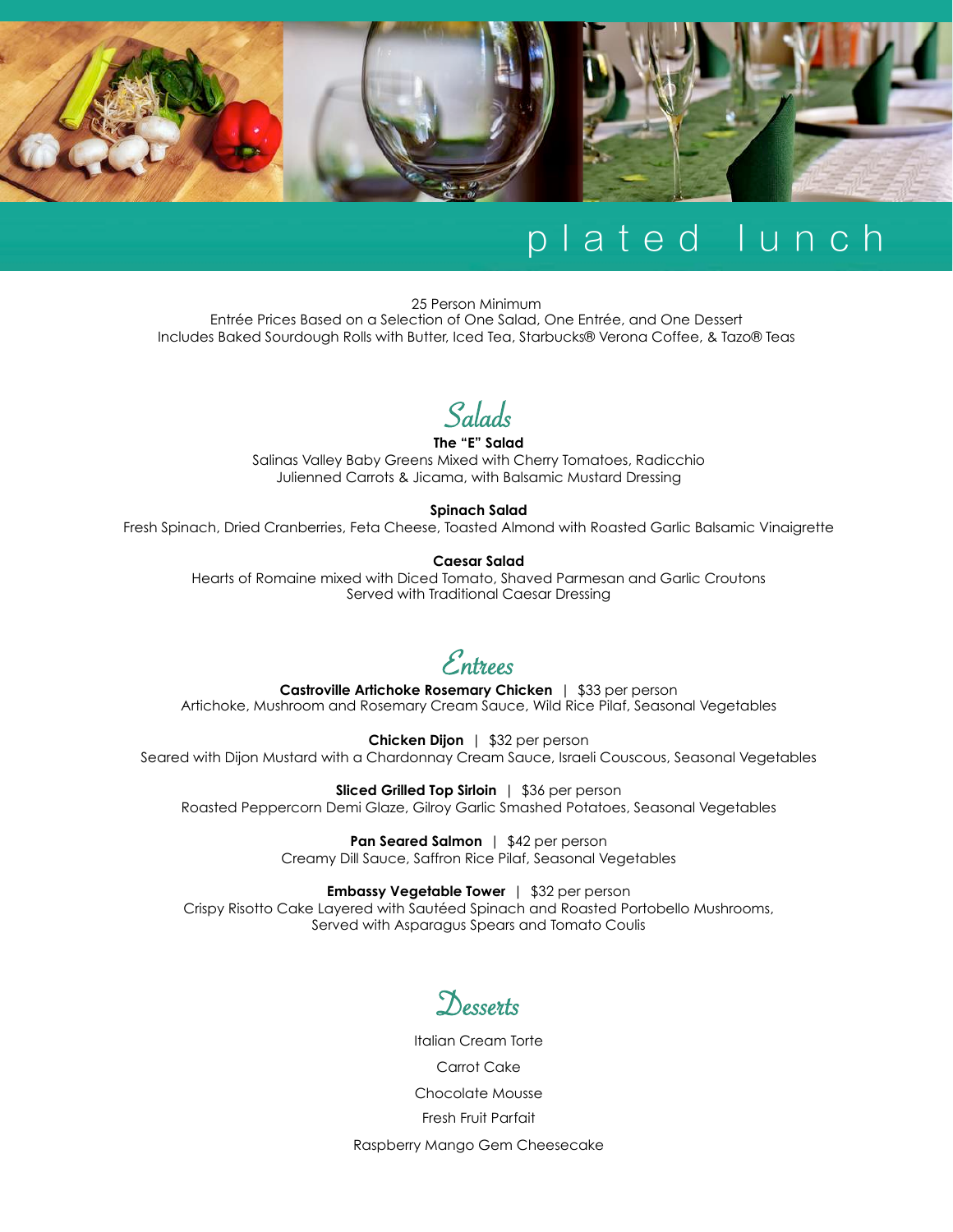

### lunch entrée salads

25 Person Minimum Includes Baked Sourdough Rolls with Butter, Iced Tea, Starbucks® Verona Coffee, & Tazo® Teas

Chicken Caesar Salad **|** \$22 per person

Strips of Boneless Breast of Chicken Crisp Romaine Lettuce Tossed with Caesar Dressing, Parmesan Cheese & Garlic Croutons Fresh Baked Sourdough Rolls & Butter

#### Grilled Salmon or Chicken Nicoise Salad

Grilled Salmon or Chicken, Romaine Lettuce, New Red Potatoes, Fresh Green Beans, Hard Boiled Eggs, Roma Tomatoes, Radish, Kalamata Olives. Served with Herbed Vinaigrette Fresh Sourdough Rolls & Butter

> With Salmon \$26 per person With Chicken \$20 per person

Blackened Filet Tenderloin Cobb Salad Diced Tenderloin tosses with Romaine, Gorgonzola, Margherita Prosciutto,

Fresh Diced Tomato, Avocado, and chopped Egg with a Bleu Cheese Dressing Fresh Sourdough Rolls & Butter

4 oz. \$26 Per Person 6 oz. \$31 Per Person

Greek Chicken Salad **|** \$22 per person

Yogurt Marinade Grilled Chicken Breast, Romaine Lettuce, Bell Peppers, Cherry Tomatoes, Red Onion, Feta Cheese, Kalamata Olives, Herbed Red Wine Vinaigrette Fresh Sourdough Rolls & Butter

Add Soup | \$5 per person

Add Dessert **| \$7** per person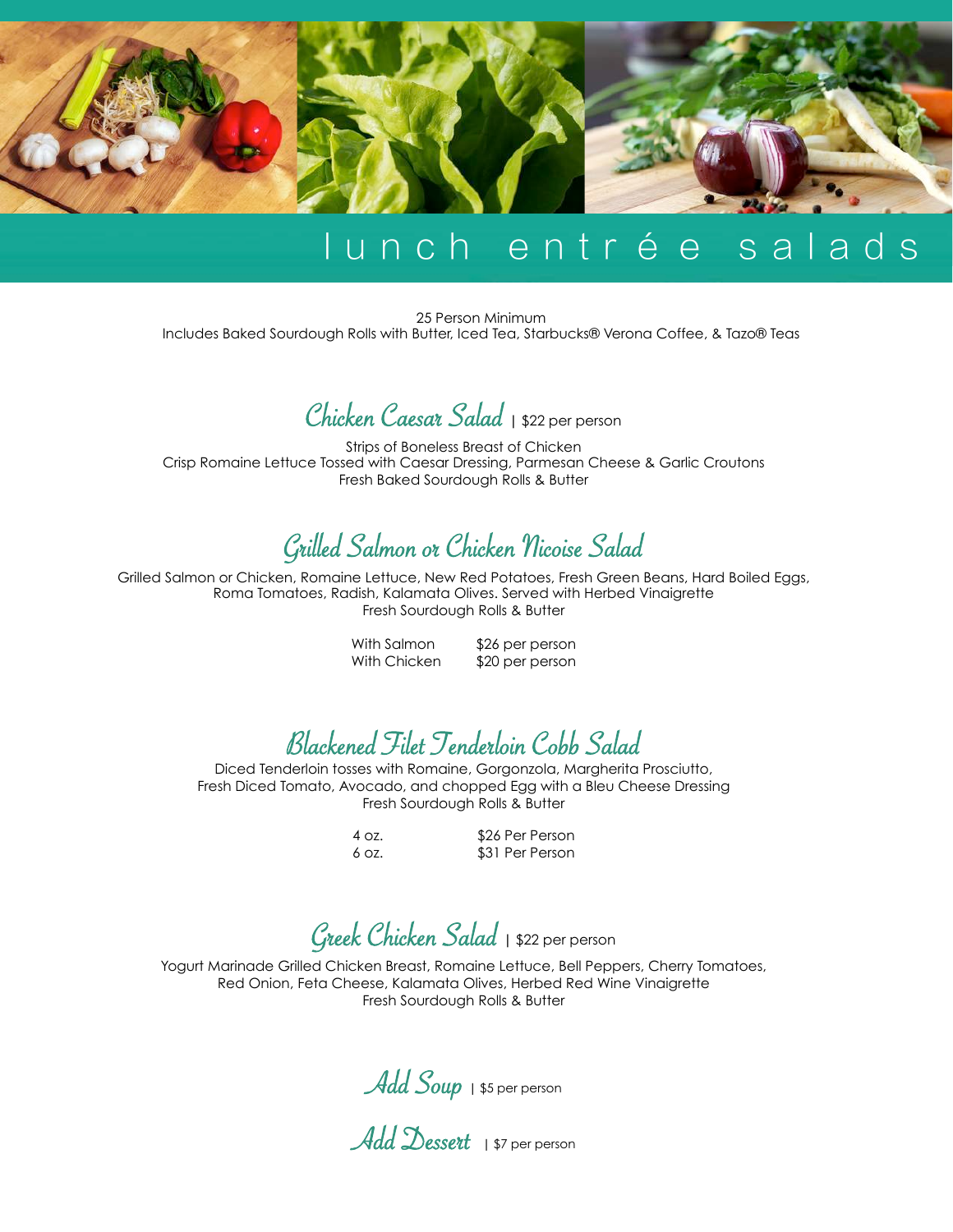

### displays

#### Antipasto Platter | \$12 Per Person

An Assortment of Grilled Roasted Vegetables, Sundried Tomatoes, Marinated Artichoke Hearts, Roasted Peppers, Olives, Provolone, Mozzarella, Prosciutto, Salami, Pepperoni, Cornichons, and Pepperoncini

#### Salinas Valley Vegetable Crudités | \$8 Per Person A Variety of Raw Vegetables with Dips

Artisanal Cheese Display | \$12 Per Person

Selection of International and Domestic Cheeses attractively Decorated with Fresh Fruits, Mango Chutney, Sliced Baguettes, and Gourmet Crackers

Sliced Seasonal Fresh Fruit Platter | \$11 Per Person

Chips and  $\Delta$ ips | \$6 Per Person Cheddar, Guacamole, Salsa, Ranch, Hummus, Hot Artichoke and Spinach Served with Tortilla Chips or Pita Chips

> 25 Guests (1 Dip Selection) 50 Guests (2 Dip Selections) 100 Guests (3 Dip Selections) Additional Dip Selections at \$3 Per Person Per Dip

Monterey Seafood Bar | \$7 Per Piece

(Minimum of 100 pieces) Jumbo Prawns, Snow Crab Claws, Oysters on the Half Shell Presented on a Bed of Glowing Ice with Brandied Cocktail Sauce, Horseradish Lemon and Trenton Crackers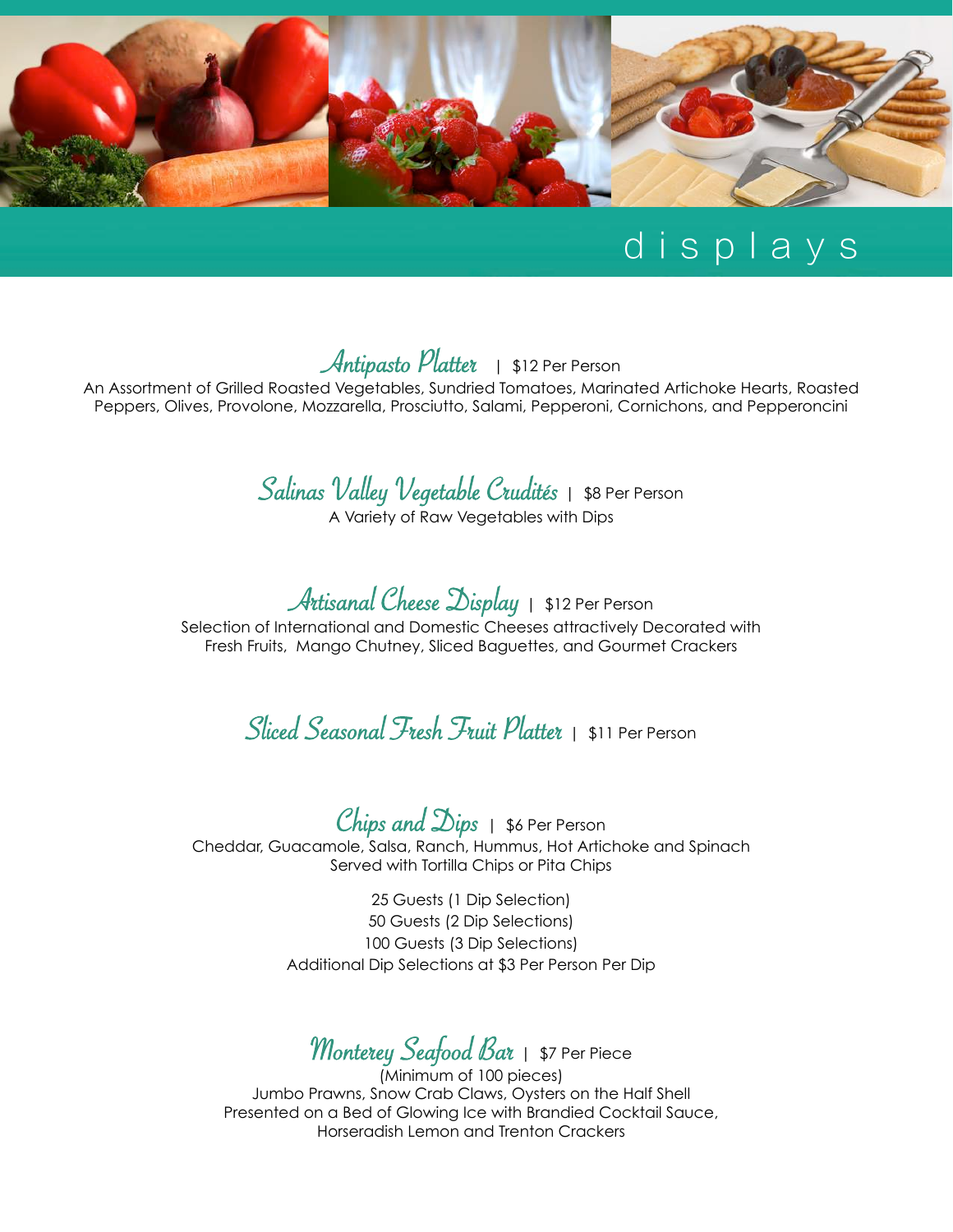

## hors d'oeuvres

#### Cold Hors D'oeuvres

| Pear & Gorgonzola Crostini                                                          | \$5 Per Piece |
|-------------------------------------------------------------------------------------|---------------|
| Bruschetta with Roma Tomato and Fresh Basil                                         | \$4 Per Piece |
| Belgian Endive Gondolas with Boursin Cheese, Pecans and Cranberry                   | \$5 Per Piece |
| Caprese Kebob with Fresh Mozzarella, Cherry Tomatoes, Basil with Balsamic Reduction | \$6 Per Piece |
| Mediterranean Crostini Topped with Grilled Eggplant and Sundried Tomato Tapenade    | \$6 Per Piece |
| Smoked Salmon with Dill                                                             | \$6 Per Piece |
| <b>Shrimp Ceviche</b>                                                               | \$7 Per Piece |
| Prosciutto Wrapped Asparagus                                                        | \$5 Per Piece |
| Artichokes with Crab Meat                                                           | \$6 Per Piece |
| Pepper Crusted Beef Tenderloin Crostini with Pesto and Microgreens                  | \$7 Per Piece |

#### Hot Hors D'oeuvres

| Parmesean Crusted Artichoke Hearts                                 | \$5 Per Piece |
|--------------------------------------------------------------------|---------------|
| Spinach and Feta Cheese in a Flakey Crust                          | \$5 Per Piece |
| Mushroom Caps Stuffed with Goat Cheese Mousse or Chipotle Sausage  | \$6 Per Piece |
| Pot Stickers with Plum Dipping Sauce                               | \$5 Per Piece |
| Vegetarian Spring Roll with Chinese Mustard and Sweet & Sour Sauce | \$5 Per Piece |
| Asiago Arancini Risotto Bites                                      | \$6 Per Piece |
| Fonduta Mac & Cheese Bites                                         | \$6 Per Piece |
| Mini Crab Cakes with Roasted Garlic Aioli                          | \$6 Per Piece |
| Coconut Pineapple Shrimp                                           | \$7 Per Piece |
| Chicken Satay with Peanut Sauce                                    | \$6 Per Piece |
|                                                                    |               |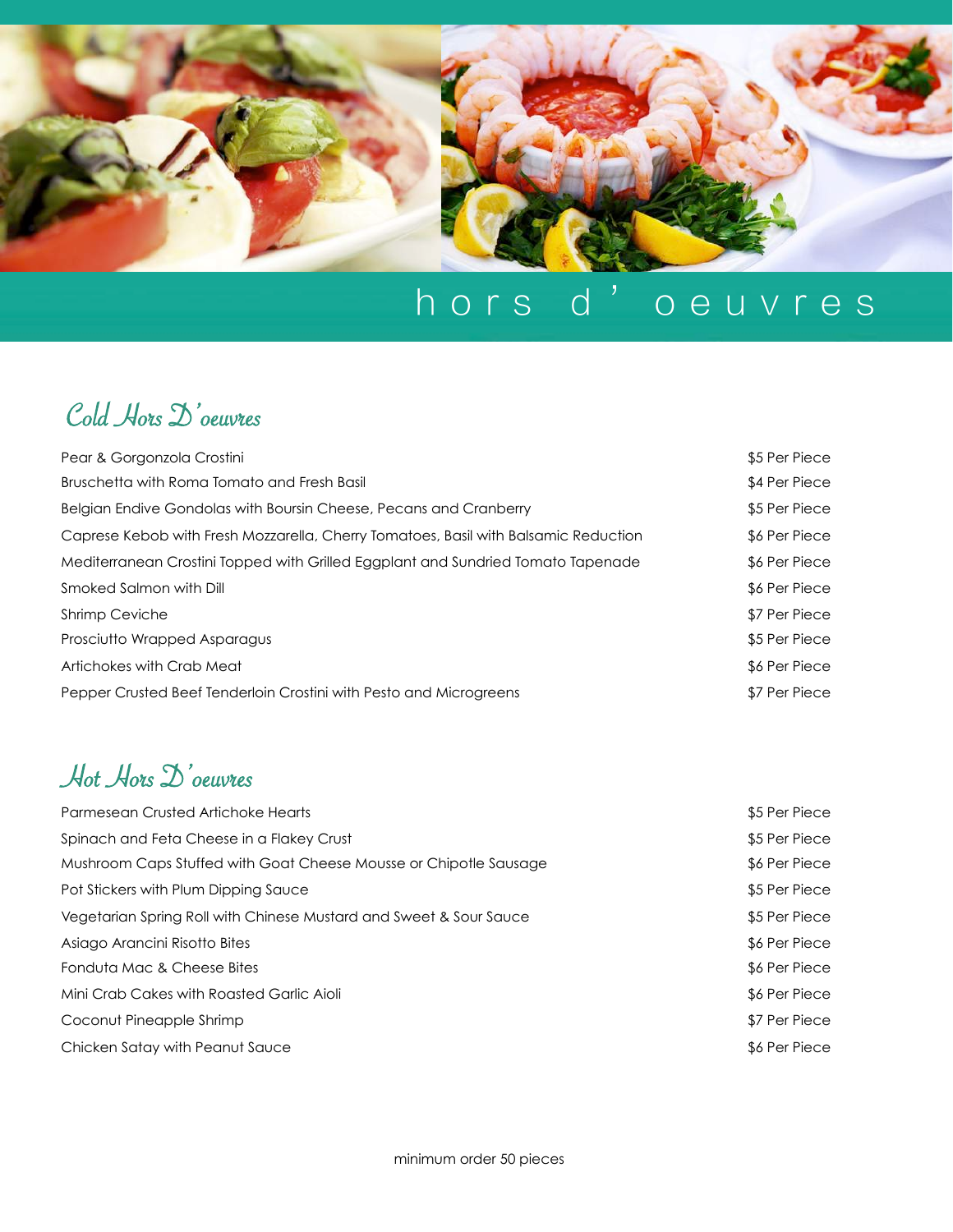

### specialty receptions

50 Person Minimum

Stations Based on a One and a Half Hour Reception

#### Nacho Bar **|** \$18 per person

Corn tortilla chips Shredded chicken Ground beef Sour Cream, Queso, Shredded Cheese, Beans, Pico De Gallo, Guacamole, Jalapeno, Salsa, Black Olives, Churros Ice Cold Lemonade

#### Carmel Valley **|** \$24 per person

Domestic and Imported Cheese Platter Served with Baguettes and Crackers Bruschetta Display with Heirloom Tomato Three Cheese Mousse Olive & Sundried Tomato Tapenade Vegetable Crudité Tray with Ranch and Pesto Dressings Parmesan Crusted Artichokes Hearts

#### Ice Cream Sundae Bar **|** \$10 per person

(attendant required) With Vanilla and Chocolate Ice Cream Chocolate and Caramel Sauce M&M's, Chopped Nuts, Reese's Pieces Whipped Cream, Cherri

#### The Tail Gate **|** \$22 per person

Potato Salad BBQ Chicken Skewers Mini Beef Sliders Vegetarian Chili, Diced Onions, Diced Tomatoes and Shredded Cheddar Cheese Mustard, Ketchup, Relish Kettle Chips Selection of Brownies, Cookies and Lemon Bars

Add Beer Braised Baby Back Ribs | \$8 per person

Sweet Treat **|** \$15 per person

Chocolate Covered Strawberries Petit Fours French Pastries and Tarts Selection of mini cheesecakes Freshly Brewed Starbucks® Verona & Decaffeinated Coffees and Tazo® Teas

Add our House Label Fine Wines

from Monterey County **|** \$18 per person

Featuring Chardonnay, Pinot Grigio, Sauvignon Blanc, Pinot Noir, Merlot & Cabernet Sauvignon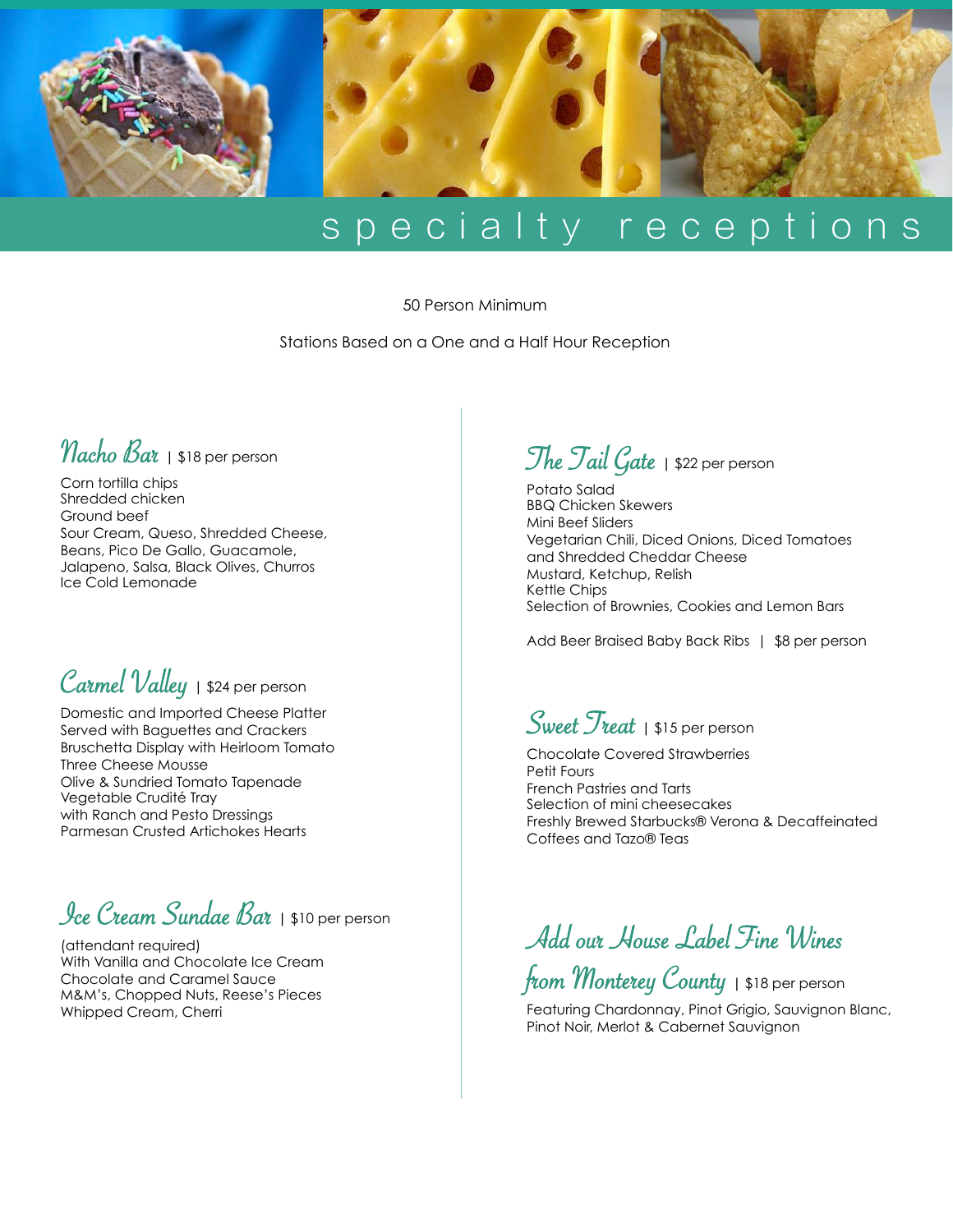

### specialty stations

50 Person Minimum

Stations Based on a One and a Half Hour Reception



Gourmet Grilled Cheese Sandwiches with your choice of: Fontina, Cheddar, Gruyere, Gouda, Havarti & Brie Prepared using a Selection of Gourmet Breads

Add Tomato Basil Soup Shooter | \$3 per person

#### Street Taco Station **|** \$16 per person

Chicken, Beef, With Soft Corn Tortillas, Guacamole, Sour Cream, Shredded Lettuce Pico de Gallo, Piquante Salsa, Shredded Jack & Cheddar Cheese, Cotija Cheese

Add Rice and Refried Beans | \$4 Per Person

#### Pasta Station **|** \$13 per person

Orecchiette with Fresh Tomatoes, Basil & Garlic, Tortellini Pesto Alfredo, Cracked Pepper, Red Chilies and Parmesan Cheese

#### Flat Bread Station **|** \$15 per person

50 – 100 guests select 2 flatbreads 100+ guests select 3 flatbreads

Please choose from below:

- Margherita Flatbread (Tomato, Basil, Mozzarella)
- Tomato, Artichoke and Spinach Flatbread
- Artichoke and Sausage Flatbread
- Hawaiian Flatbread (Canadian Bacon, Pineapple, Mozzarella, Parmesan)
- BBQ Chicken Flatbread (BBQ Sauce, Cheddar, Mozzarella, Chicken Breast, red Onion, Cilantro)
- Pepperoni Flatbread (Pepperoni and Mozzarella Cheese)
- Pear and Gorgonzola Flatbread (Pear, Bacon, Candied Pecans, Mozzarella, Gorgonzola, Balsamic Glaze)

Additional selection | \$3 Per Person

Caesar Salad Station **|** \$9 per person

Romaine Leaves, Garlic Croutons Traditional Caesar Dressing Grated Parmesan Cheese Fresh Peppermill, Grissini Breadsticks (Server Required at \$100.00) Add Warm Fresh Grilled Chicken | \$3 Per Person

#### Carving Stations

Each Carving Station Requires One Attendant Per 100 People at \$100 Each

Roast Filet of Beef | \$400 per station (serves 20 guests) Cracked Pepper Crust served with Au Jus, Horseradish, and Silver Dollar Rolls

#### Roasted Whole Turkey | \$375 Per Station

(serves 30 quests) Served with Cranberry Chutney and Giblet Sauce, and Silver Dollar Rolls

Cumin Pork  $\mathcal{L}$ oin | \$375 Per Station (serves 30 guests) With a Chipotle Glaze, Slow Cooked Posole

and a Corn Salsa, and Silver Dollar Rolls

#### Virginia Smoked Ham | \$375 Per Station

(serves 30 guests) Served with Orange Mustard Seed Glaze and Silver Dollar Rolls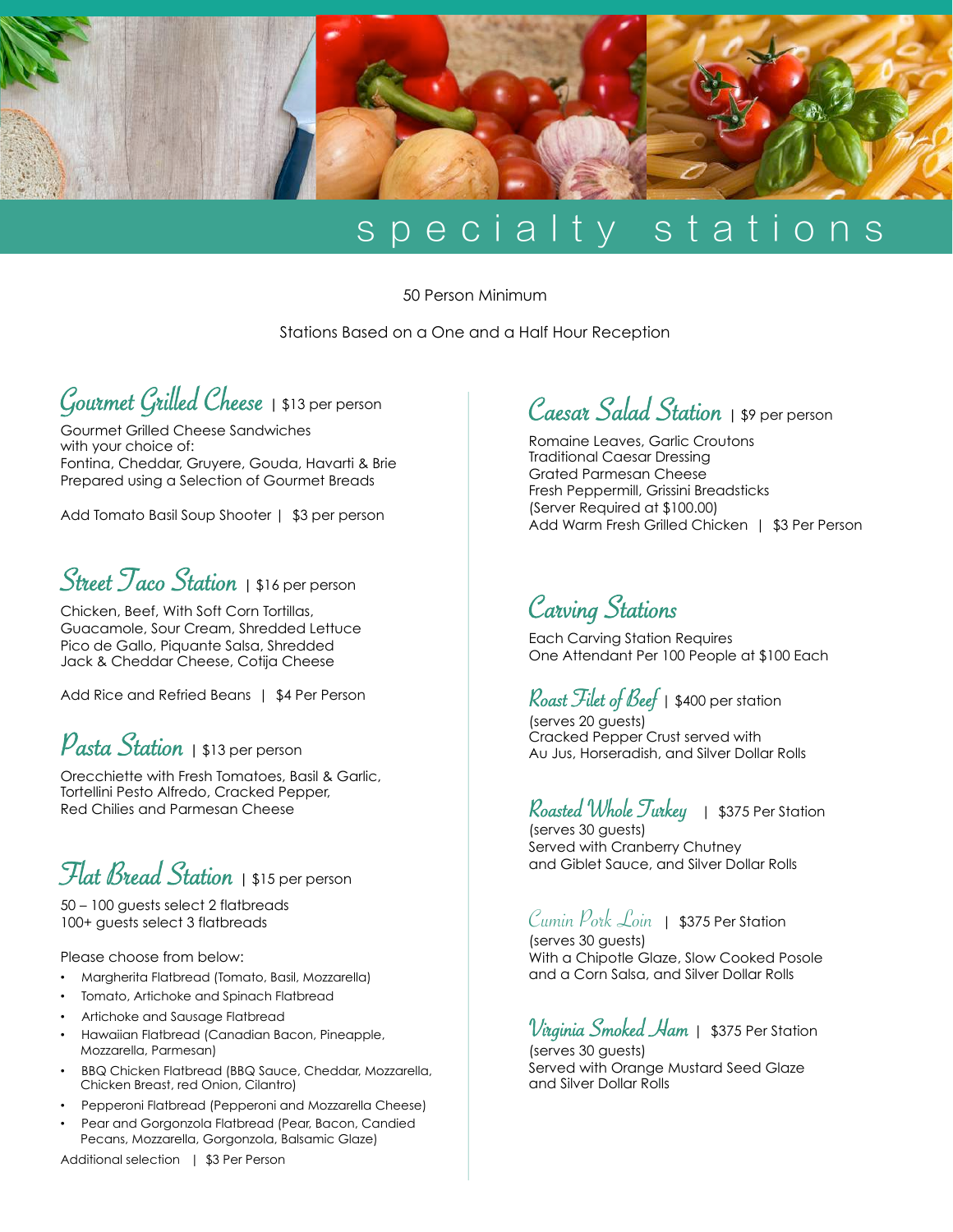

### nner buffet

50 Person Minimum

Includes Baked Sourdough Rolls with Butter, Iced Tea, Starbucks® Verona Coffee, & Tazo® Teas



Caesar Salad Hearst of Romaine mixed with Diced Tomato, Shaved Parmesan, And Garlic Croutons Served with Traditional Caesar Dressing

> Spinach Salad Dried Cranberries, Red Onions, Toasted Almonds Served with Raspberry Vinaigrette Dressing

> > Seasonal Fruit Salad

Grilled Chicken Breast with Roasted Garlic Shitake Tarragon Cream Sauce

Grilled Sliced Tri Tip with Peppercorn Brandi Demi Glaze

Butternut Squash Ravioli in a cream sauce

Grilled Vegetable Medley with Zucchini Squash, Portabella Mushroom, Egg Plant Red Onions, Red & Green Bell Peppers in a Balsamic Glaze

Garlic Mashed Potatoes

Dessert Display of assorted petit fours, macarons and dessert bars

Point Lobos | \$70 per person

Antipasto Platter to include Marinated Artichokes and Mushrooms, Tomatoes, Kalamata Olives, Pepperoncini's, Provolone, Prosciutto and Coppa Salami

Butter and Radicchio Lettuce with Feta, Tomato and Lemon Basil Vinaigrette

Salinas Valley Baby Greens with Cherry Tomatoes, Julienned Carrots & Jicama Selection of dressings

Sliced New York Strip with Peppercorn Brandi Demi Glaze

Chicken Picatta with a Butter White Wine Cream Sauce, Capers and Parsley

Seared Salmon with a Lemon Dill Cream Sauce

Mushroom Risotto Garlic Roasted Potatoes Seasonal Salinas Valley Vegetables

Tiramisu & Chocolate Mousse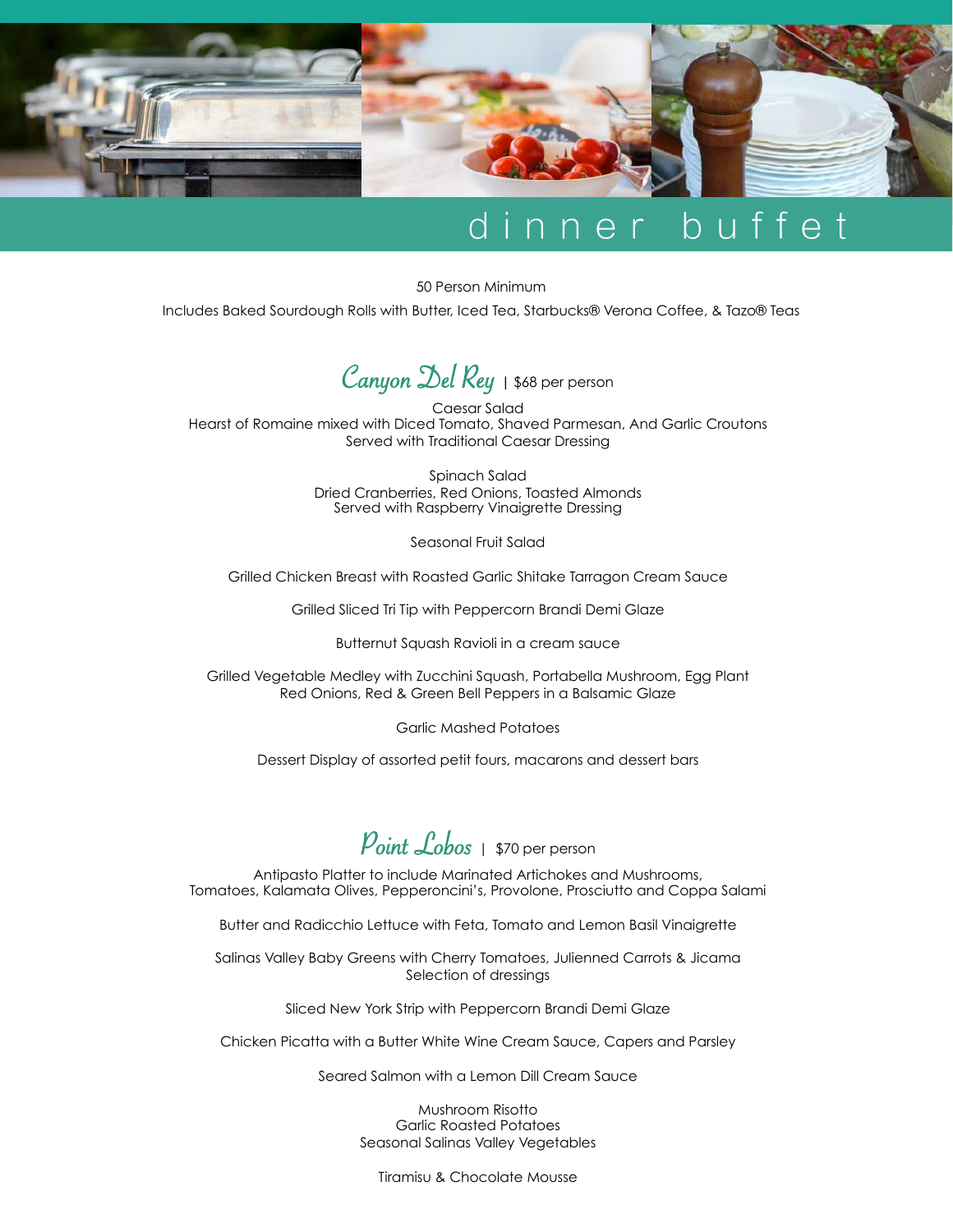

### plated dinner

Entrée Prices Based on Selection of One Salad, Entrée, and One Dessert. Includes Baked Sourdough Rolls with Butter, Iced Tea, Starbucks® Verona Coffee, & Tazo® Teas Higher Price to Prevail When Selecting Multiple Entrees Limit Three Including Vegetarian Selection.

Salads

**The "E" Salad**  Salinas Valley Baby Greens Mixed with Cherry Tomatoes, Radicchio Julienned Carrots & Jicama, with Balsamic Mustard Dressing

#### **Spinach Caprese Salad**

With Spinach, Red Onions, Cherry Tomatoes, Mozzarella, Basil, Balsamic Vinegar Dressing

#### **Monterey Salad**

Field Greens with Mandarin Segments, Pear Tomatoes, Bocconcini Mozzarella, Candied Walnuts, and White Balsamic Dressing

#### **Embassy Caesar**

Hearts of Romaine, Diced Tomatoes, Diced Cucumbers, Shaved Parmesan,, Garlic Croutons and Caesar Dressing

Entrees **Flame Grilled Chicken Breast** | \$49 per person Finished with a Truffle Chive Burre Blanc Tuscan Cannelli Bean Ragot and Broccolini

**Pan Seared Pacific Salmon** | \$51 per person Finished with a Truffle Demi Glaze and Mango Relish Asparagus and Baby Carrots with Wild Rice

**Chicken Involtini** | \$52 per person

With Spinach, Mushrooms, Sundried Tomatoes, Provolone Cheese, Pine Nuts, Roasted Asiago Cream Sauce Green Beans and Baby Carrot with Garlic Rubbed Fingerling Potatoes

> **Filet Mignon** | \$57 per person Finished with a Shitake Demi Glaze with Bleu Cheese Crumbles Asparagus and Carrots with Gilroy Garlic Smashed Potatoes

**Grilled Tri-Tip** | \$51 per person Finished with Peppercorn Brandy Demi Glaze Broccolini, Carrot and Roasted Garlic Whipped Potatoes

DessertsItalian Cream Torte

Carrot Cake Chocolate Mousse Fresh Fruit Parfait Gem Cheesecakes - Raspberry Mango, Or New York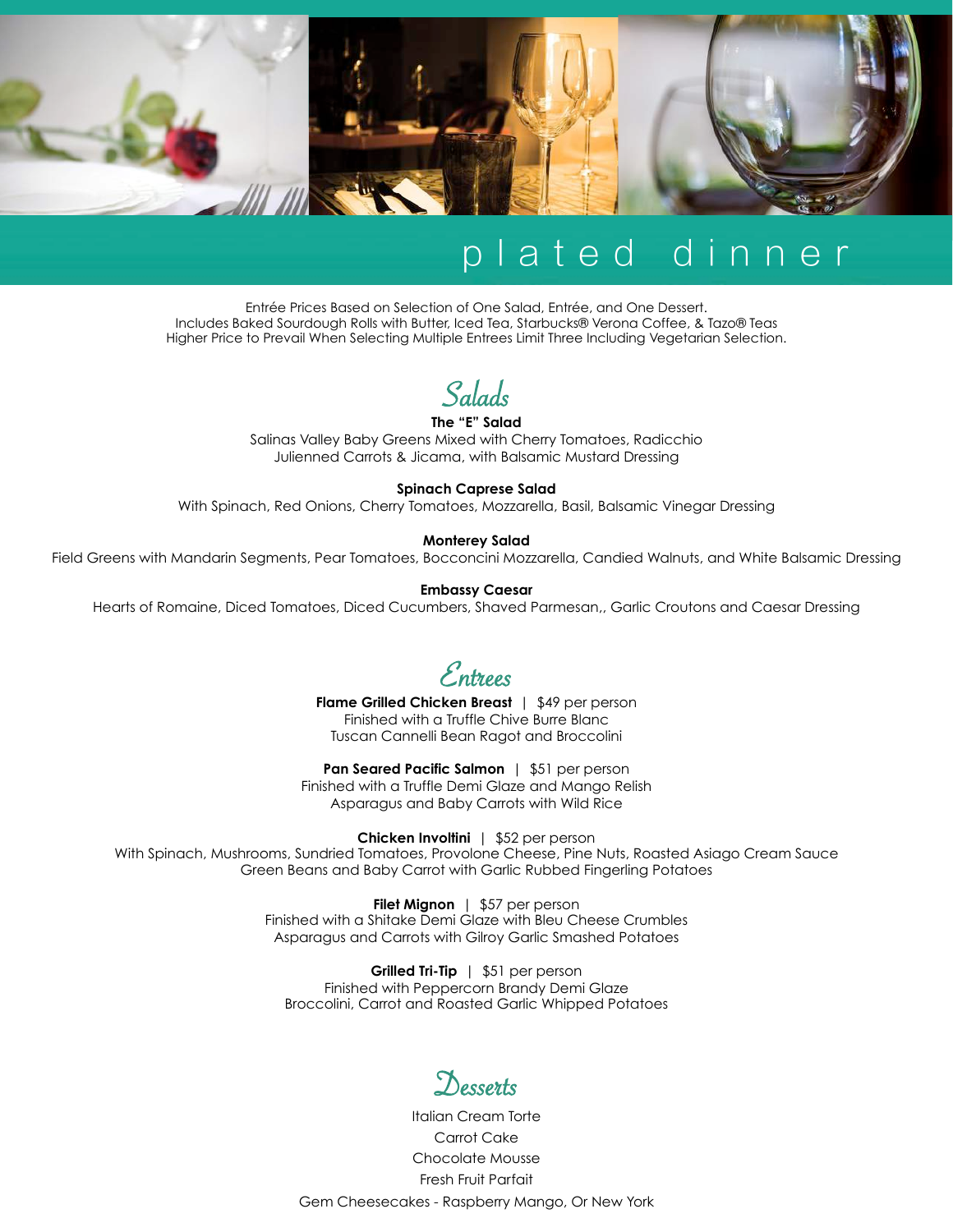

### bar packages

Full Bar Bartender Fee \$150 for (3) Hour Event \$65 Bartender Fee Per Hour for Any Event Exceeding (3) Hours One Bartender Per 100 Guests Required, Additional Bartenders Required Should Guest Count Exceed 100

Hosted Bar

per beverage per consumption

**House** | \$8 Per Drink Vodka, Gin, Rum, Tequila, Bourbon, Scotch, Brandy

**Premium Brands** | \$9 Per Drink Tito's Vodka, Brokers Gin, Mount Gay Rum, Espolon Blanco Tequila, Buffalo Trace Bourbon, Jack Daniels Bourbon, Famous Grouse Scotch

**Domestic Beers** | \$6 Per Drink Bud Light, Michelob Ultra

**Premium Beers** | \$7 Per Drink Corona, Stella, Goose Island IPA, Shock Top Belgian White, Heineken, Modelo Espeical

**House Wine** | \$8 Per Drink Canyon Road, CA. - Chardonnay, Sauvignon Blanc, Pinot Grigio, Merlot, Pinot Noir, Cabernet Sauvignon

**Assorted Soft Drinks** | \$4 Per Drink

**Mineral Water** | \$4 Per Drink

No Hosted (Cash)

per beverage per consumption pricing inclusive of service charge and tax

**House** | \$9 Per Drink Vodka, Gin, Rum, Tequila, Bourbon, Scotch, Brandy

**Premium Brands** | \$10 Per Drink Tito's Vodka, Brokers Gin, Mount Gay Rum, Espolon Blanco Tequila, Buffalo Trace Bourbon, Jack Daniels Bourbon, Famous Grouse Scotch

**Domestic Beers** | \$7 Per Drink Bud Light, Michelob Ultra

**Premium Beers** | \$8 Per Drink Corona, Stella, Goose Island IPA, Shock Top Belgian White, Heineken, Modelo Espeical

**House Wine** | \$9 Per Drink Canyon Road, CA. - Chardonnay, Sauvignon Blanc, Pinot Grigio, Merlot, Pinot Noir, Cabernet Sauvignon

**Assorted Soft Drinks** | \$4 Per Drink

**Mineral Water** | \$4 Per Drink

#### Hosted Bar Per Beverage, Per Hour

|                         | <b>Beer/Wine</b> | <b>House</b>    | <b>Premium</b>  |
|-------------------------|------------------|-----------------|-----------------|
| One Hour                | $$18$ per person | \$22 per person | \$24 per person |
| <b>Two Hours</b>        | \$11 per person  | \$15 per person | \$17 per person |
| <b>Additional Hours</b> | \$10 per person  | \$9 per person  | \$11 per person |

Corkage Fee

 Clients may bring donated wines or champagnes which do not appear on our wine list

- \$20.00 per 750ml bottle of Wine
- \$25.00 per 750ml bottle of Champagne
- 23% Service Charge will be assessed upon the retail selling price. Applicable sales tax will apply.

Special Note

Please note that the Embassy Suites Monterey Bay, as the sole Alcoholic Beverage Licensee, is subject to the regulations of the State Alcoholic Beverage Commission. Violations of those regulations may jeopardize the hotel's license; therefore, we request your cooperation in honoring the hotel's policy of prohibiting the consumption of alcoholic beverages from outside sources without authorization and appropriate corkage.